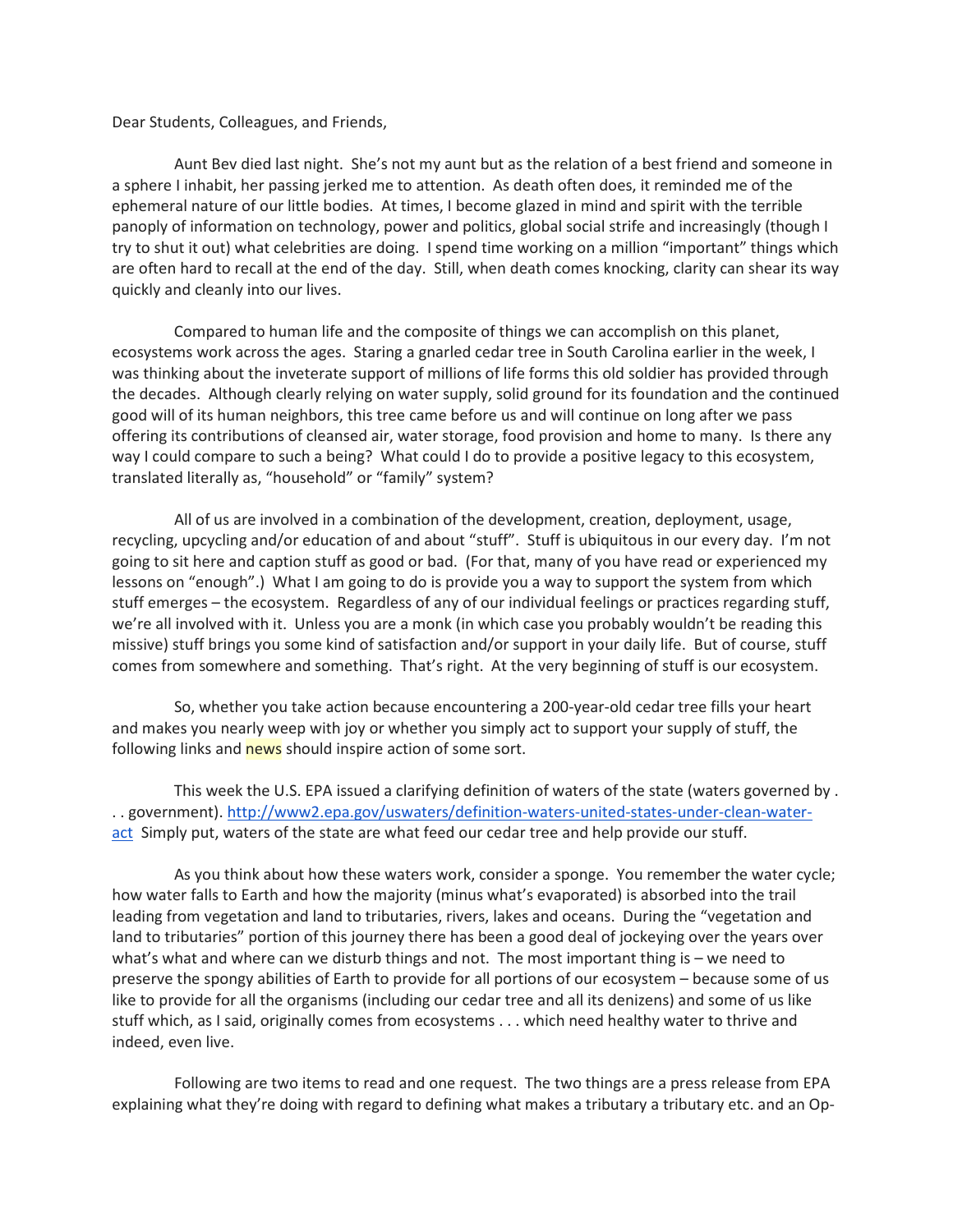Ed from the head of EPA explaining both what and why. The request is that you take the time to read enough of these to make a comment. EPA doesn't need fancy scientific or technologically astute language. I have it on good authority that they really appreciate folks who write in to say something like, "Streams are important whether they run year round or not. They support everything we need for life." Of course, they need scientific comments too. You know, because you know me (or at least were probably referred to this newsletter by someone who does know me) that I'm hoping your comments will be in support of the benefits of their inclusions of ephemeral and intermittent streams, in effect, supporting the sponge effect that supports life. We have so little time on Earth. If we want to leave a positive legacy we need to take positive actions – whenever and wherever we can.

 This information is so new that the "official" commenting site is not yet "live" online. However; if you periodically visit http://www2.epa.gov/uswaters and go to the lower right-hand corner, when it is live you will be able to submit comments here. You will also notice there are instructions within the text at http://www2.epa.gov/uswaters/definition-waters-united-states-under-clean-water-act but you will still need to wait for the official comment period, which should be announced soon.

-------------------------------------------------------------------

-------------------------------------------------------------------

EPA and Army Corps of Engineers Clarify Protection for Nation's Streams and Wetlands: Agriculture's Exemptions and Exclusions from Clean Water Act Expanded by Proposal Release Date: 03/25/2014 Contact Information: Julia Q. Ortiz, ortiz.julia@epa.gov, 202-564-1931; En español: Lina Younes; younes.lina@epa.gov , 202-564-9924, 202-564-4355

WASHINGTON — The U.S. Environmental Protection Agency (EPA) and U.S. Army Corps of Engineers (Army Corps) today jointly released a proposed rule to clarify protection under the Clean Water Act for streams and wetlands that form the foundation of the nation's water resources. The proposed rule will benefit businesses by increasing efficiency in determining coverage of the Clean Water Act. The agencies are launching a robust outreach effort over the next 90 days, holding discussions around the country and gathering input needed to shape a final rule.

Determining Clean Water Act protection for streams and wetlands became confusing and complex following Supreme Court decisions in 2001 and 2006. For nearly a decade, members of Congress, state and local officials, industry, agriculture, environmental groups, and the public asked for a rulemaking to provide clarity.

The proposed rule clarifies protection for streams and wetlands. The proposed definitions of waters will apply to all Clean Water Act programs. It does not protect any new types of waters that have not historically been covered under the Clean Water Act and is consistent with the Supreme Court's more narrow reading of Clean Water Act jurisdiction.

"We are clarifying protection for the upstream waters that are absolutely vital to downstream communities," said EPA Administrator Gina McCarthy. "Clean water is essential to every single American, from families who rely on safe places to swim and healthy fish to eat, to farmers who need abundant and reliable sources of water to grow their crops, to hunters and fishermen who depend on healthy waters for recreation and their work, and to businesses that need a steady supply of water for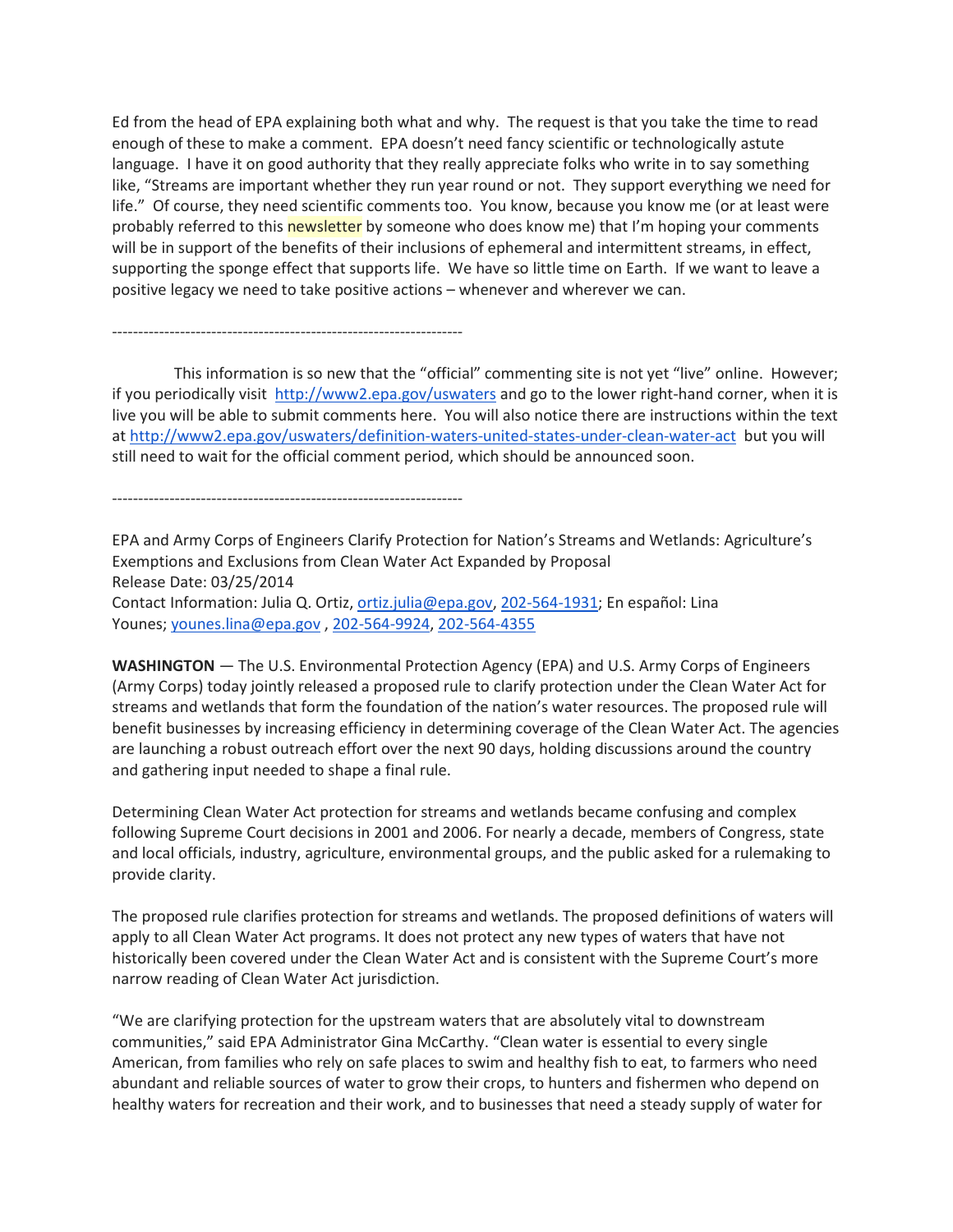## operations."

"America's waters and wetlands are valuable resources that must be protected today and for future generations," said Assistant Secretary of the Army (Civil Works) Jo-Ellen Darcy. "Today's rulemaking will better protect our aquatic resources, by strengthening the consistency, predictability, and transparency of our jurisdictional determinations. The rule's clarifications will result in a better public service nationwide."

The health of rivers, lakes, bays, and coastal waters depend on the streams and wetlands where they begin. Streams and wetlands provide many benefits to communities – they trap floodwaters, recharge groundwater supplies, remove pollution, and provide habitat for fish and wildlife. They are also economic drivers because of their role in fishing, hunting, agriculture, recreation, energy, and manufacturing.

About 60 percent of stream miles in the U.S. only flow seasonally or after rain, but have a considerable impact on the downstream waters. And approximately 117 million people – one in three Americans – get drinking water from public systems that rely in part on these streams. These are important waterways for which EPA and the Army Corps is clarifying protection.

Specifically, the proposed rule clarifies that under the Clean Water Act and based on the science:

- · Most seasonal and rain-dependent streams are protected.
- · Wetlands near rivers and streams are protected.

· Other types of waters may have more uncertain connections with downstream water and protection will be evaluated through a case specific analysis of whether the connection is or is not significant. However, to provide more certainty, the proposal requests comment on options protecting similarly situated waters in certain geographic areas or adding to the categories of waters protected without case specific analysis.

The proposed rule preserves the Clean Water Act exemptions and exclusions for agriculture. Additionally, EPA and the Army Corps have coordinated with the U.S. Department of Agriculture (USDA) to develop an interpretive rule to ensure that 53 specific conservation practices that protect or improve water quality will not be subject to Section 404 dredged or fill permitting requirements. The agencies will work together to implement these new exemptions and periodically review, and update USDA's Natural Resources Conservation Service conservation practice standards and activities that would qualify under the exemption. Any agriculture activity that does not result in the discharge of a pollutant to waters of the U.S. still does not require a permit.

The proposed rule also helps states and tribes – according to a study by the Environmental Law Institute, 36 states have legal limitations on their ability to fully protect waters that aren't covered by the Clean Water Act.

The proposed rule is supported by the latest peer-reviewed science, including a draft scientific assessment by EPA, which presents a review and synthesis of more than 1,000 pieces of scientific literature. The rule will not be finalized until the final version of this scientific assessment is complete.

Forty years ago, two-thirds of America's lakes, rivers and coastal waters were unsafe for fishing and swimming. Because of the Clean Water Act, that number has been cut in half. However, one-third of the nation's waters still do not meet standards.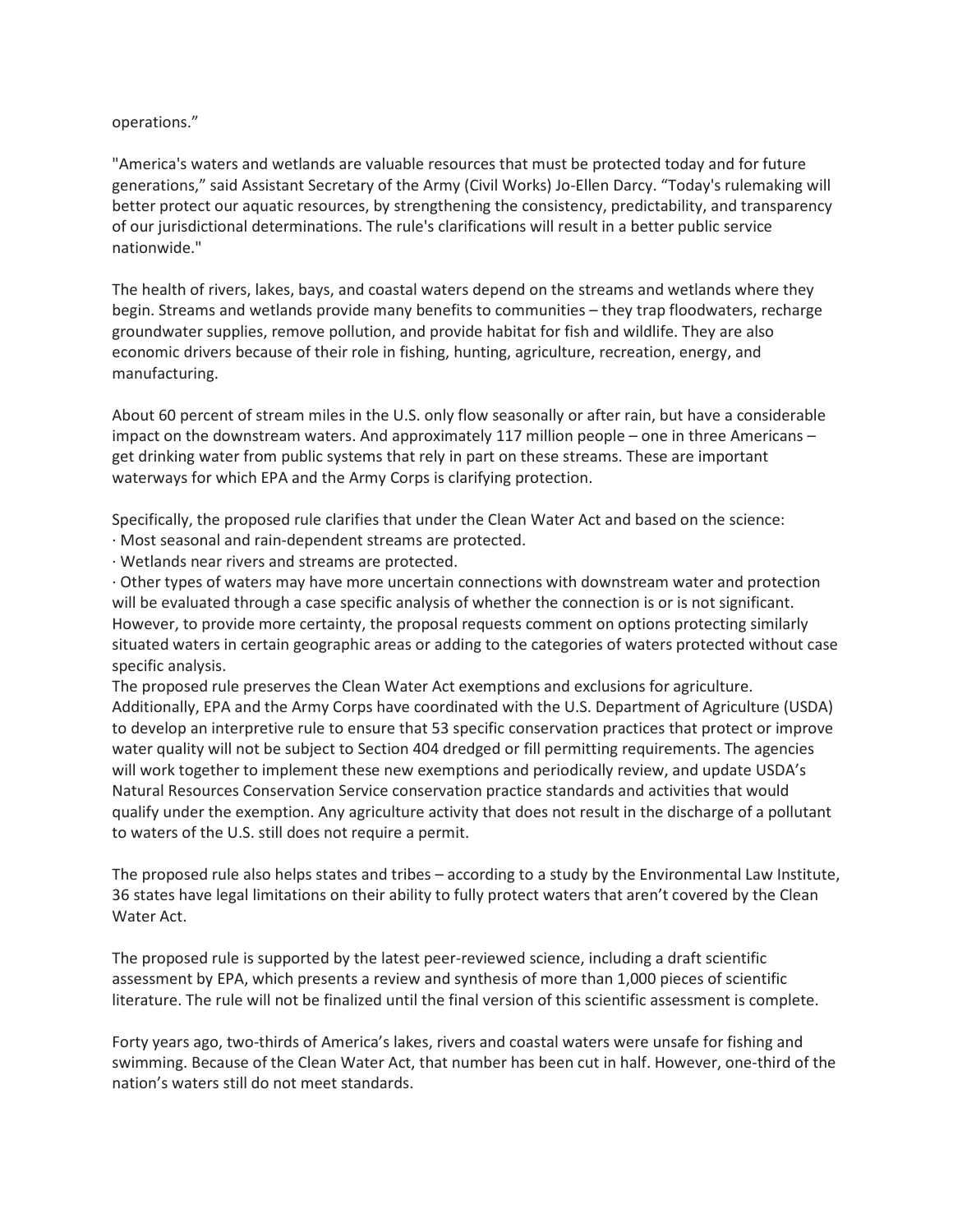The proposed rule will be open for public comment for 90 days from publication in the Federal Register. The interpretive rule for agricultural activities is effective immediately.

More information: www.epa.gov/uswaters

Huff Post Green Op-Ed Gina McCarthy Administrator, U.S.Environmental Protection Agency

## Clearer Protections for Clean Water

Posted: 03/25/2014 2:06 pm EDT Updated: 03/25/2014 2:59 pm EDT

Today, the Environmental Protection Agency (EPA), in partnership with the U.S. Army Corps of Engineers (USACE) is taking action to protect our precious water resources.

Many of us have fond memories of playing at our neighborhood pond or taking a swim in the local river. We remember the unspoiled wetlands and streams where our parents took us hunting and fishing as kids. We value our deep-rooted ties to the lakes and rivers that shape where we grew up and where we live. Our waters define who we are as people and as a nation.

Before 1972, that identity was threatened. Back then, levels of toxic pollution in our waters were so high that a river in Ohio caught fire. Americans deserved better, and millions of voices called for change. Congress answered the call with the passage of the Clean Water Act.

For more than four decades, the Clean Water Act has protected our right to safe water to drink and pristine places to hunt, fish, swim, and play. The law didn't just defend the mighty Mississippi or our Great Lakes; it also protected the smaller streams and wetlands that weave together a vast, interconnected system. It recognized the dangers of dumping toxic pollution upstream, because healthy downstream lakes and rivers are beholden to the streams and wetlands that feed them. Incredibly, one in three Americans -- more than 117 million people -- get their drinking water from these

types of streams and headwaters. For example, every single one of more than two million people in Suffolk County, Mass., where I grew up, gets at least some of their water from these sources. Water doesn't just nourish our people -- it sustains a strong American economy. Our farmers and

ranchers need access to clean water to grow the fuel, food, and fiber that feed our nation. Manufacturers rely on abundant water supplies to make everything from cars to computer chips. And the energy sector depends on water to produce affordable power for our homes and businesses. According to the Outdoor Industry Association, outdoor recreation alone pumps more than \$640 billion in direct consumer spending into the economy each year, accounting for more than six million domestic jobs.

Without Clean Water Act protections -- there's often nothing stopping sewage, toxic chemicals, or some other worst-case water scenario from threatening our health and livelihoods. Unfortunately, over the last decade, the Clean Water Act has been bogged down by confusion. Two complex court decisions narrowed legal protections and muddled everyone's understanding of what waters are -- or are not - covered under the law. Protections have been especially confusing for those smaller, vital interconnected streams and wetlands.

That's why our action is so important. Based on sound science and the law, we're proposing a Clean Water Act rule that clarifies which waters are protected -- with an eye toward those critical waters upstream.